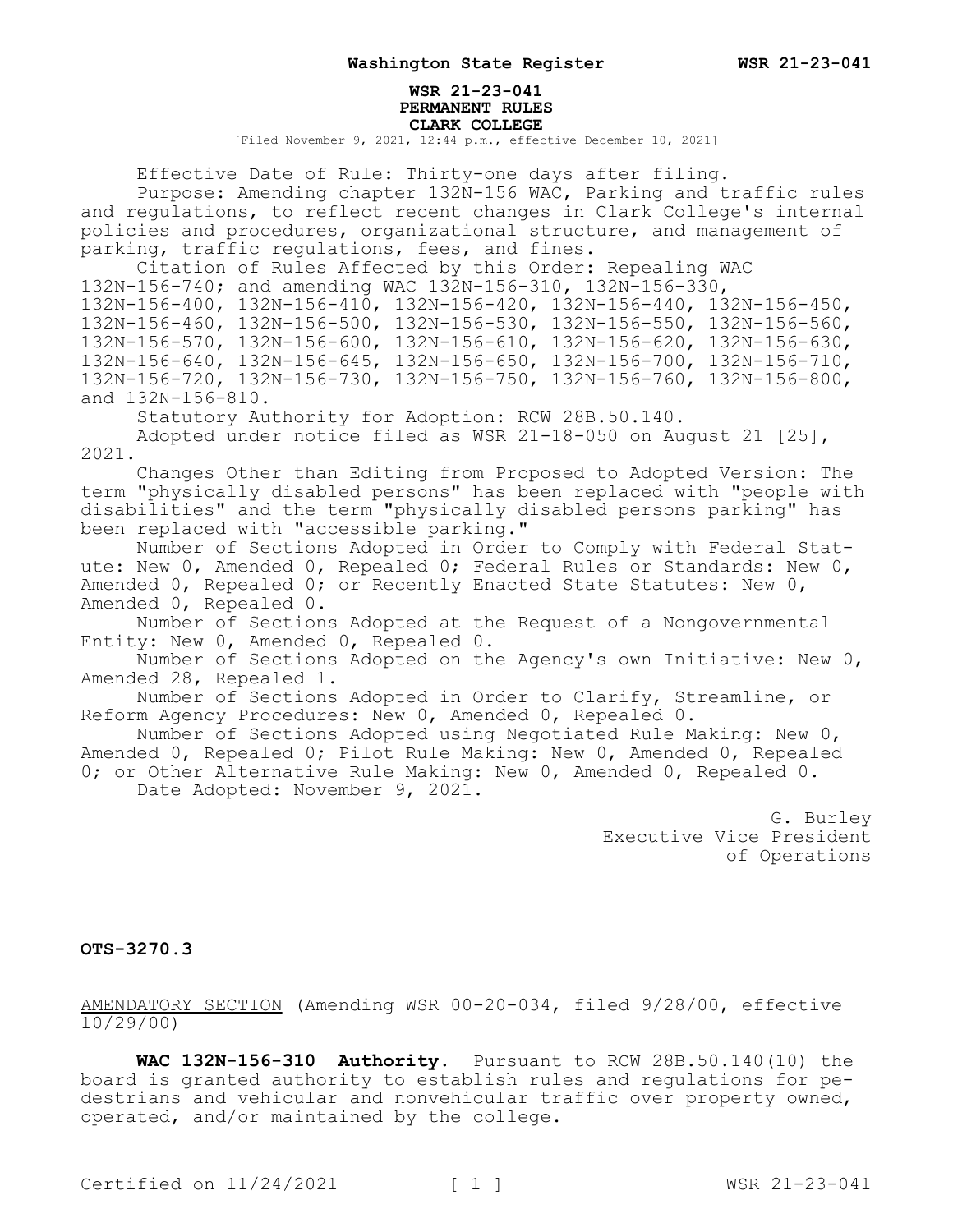The enforcement of these rules and regulations shall be the responsibility of the ((security/safety office)) security and safety department.

Security ((officers)) personnel are authorized to issue parking and traffic citations, impound and/or immobilize vehicles, and control and regulate facilities use, traffic, and parking as prescribed in these rules and regulations.

Any person interfering with  $((a))$  college security ((officers)) personnel in the discharge of the provisions of these rules and regulations shall be in violation of RCW 9A.76.020, Obstructing governmental operation, and may be subject to arrest by a peace officer.

Failure by students to abide by these rules and regulations may be considered to be a violation of the code of student conduct (chapter 132N-120 WAC, as applicable).

Compliance with these rules and regulations is considered a standard part of job performance for all employees. Failure by faculty or staff of the college to abide by these rules and regulations may result in disciplinary action or other authorized sanctions.

[Statutory Authority: Chapter 28B.50 RCW. WSR 00-20-034, § 132N-156-310, filed 9/28/00, effective 10/29/00; WSR 97-23-018, § 132N-156-310, filed 11/10/97, effective 12/11/97. Statutory Authority: RCW 28B.50.140(10) and chapters 28B.50 and 28B.10 RCW. WSR 93-20-080, § 132N-156-310, filed 10/4/93, effective 11/4/93; WSR 91-21-022, § 132N-156-310, filed 10/7/91, effective 11/7/91. Statutory Authority: Chapters 28B.50 and 28B.10 RCW. WSR 87-19-103 (Order 87-02, Resolution No. 87-02), § 132N-156-310, filed 9/18/87.]

AMENDATORY SECTION (Amending WSR 00-20-034, filed 9/28/00, effective 10/29/00)

**WAC 132N-156-330 Liability of the college.** The college assumes no liability for vehicles parking or traveling on college property, nor shall it be held responsible for the loss of goods or property from vehicles parked on college property.

The college, the ((security/safety office)) security and safety department, security ((officers)) personnel, or other employees or agents shall not be held liable for any damages, claims, or losses occurring to or from vehicles or equipment when rendering motorist assistance, impounding vehicles, or performing any duties as described in these rules and regulations. This section also applies to nonvehicular modes of transportation.

The college provides only limited maintenance to college parking lots during periods of inclement weather. Persons using the college parking lots do so at their own risk. The college will not be responsible for any liability or damage claims arising from weather or other natural disaster-related causes or conditions.

[Statutory Authority: Chapter 28B.50 RCW. WSR 00-20-034, § 132N-156-330, filed 9/28/00, effective 10/29/00; WSR 97-23-018, § 132N-156-330, filed 11/10/97, effective 12/11/97. Statutory Authority: RCW 28B.50.140(10) and chapters 28B.50 and 28B.10 RCW. WSR 93-20-080, § 132N-156-330, filed 10/4/93, effective 11/4/93; WSR 91-21-022, § 132N-156-330, filed 10/7/91, effective 11/7/91. Statutory Authority: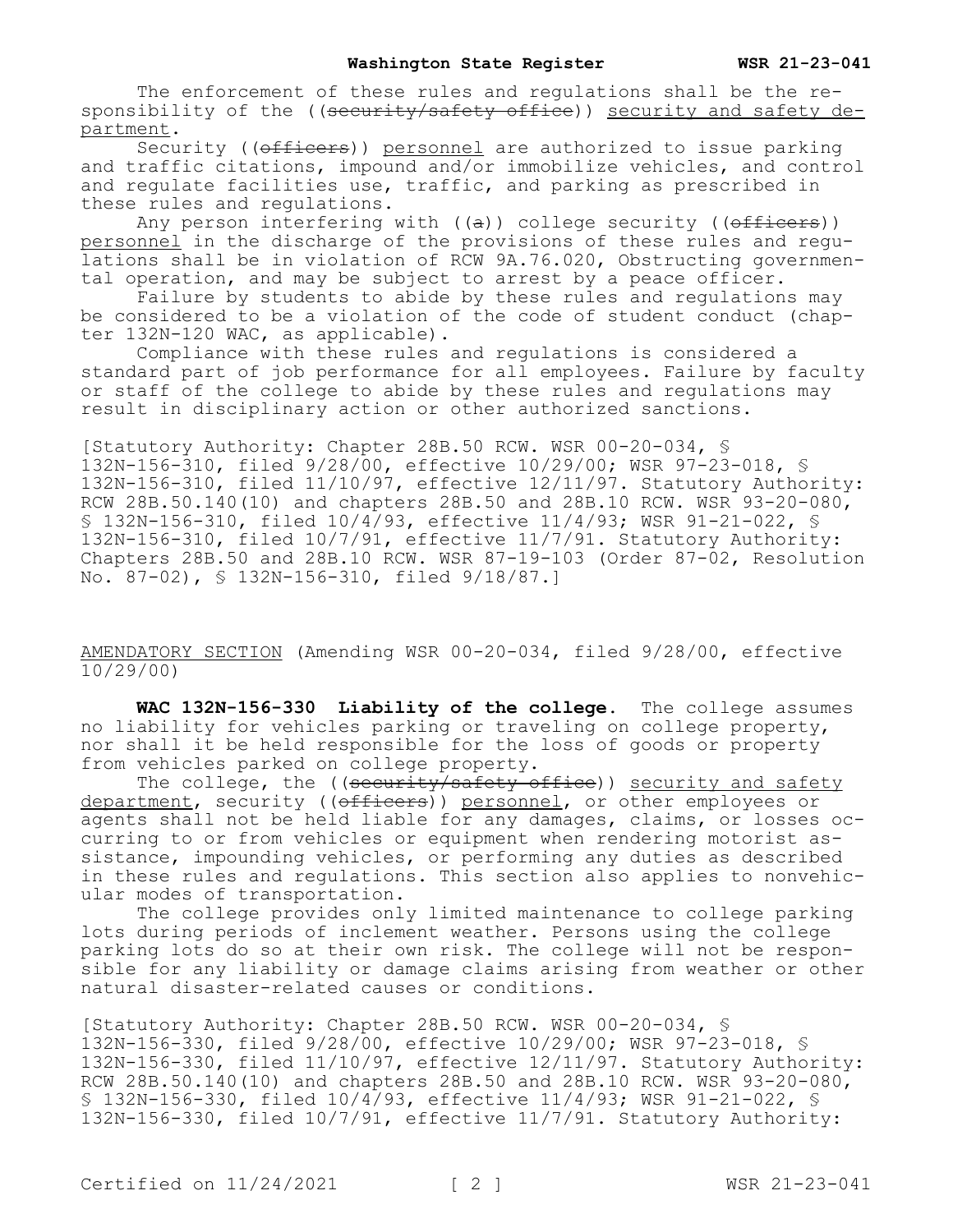Chapters 28B.50 and 28B.10 RCW. WSR 87-19-103 (Order 87-02, Resolution No. 87-02), § 132N-156-330, filed 9/18/87.]

AMENDATORY SECTION (Amending WSR 97-23-018, filed 11/10/97, effective 12/11/97)

**WAC 132N-156-400 Authorized use of facilities.** Only those vehicles as defined and regulated in RCW 46.04.670 and as defined herein, may be operated in parking lots or in traffic areas by licensed drivers. No vehicle, with the exception of nonmotorized bicycles, wheelchair conveyances, and certain maintenance vehicles, may be operated on intracampus property, pathways, or sidewalks without the specific permission of the ((security/safety office)) security and safety department.

[Statutory Authority: Chapter 28B.50 RCW. WSR 97-23-018, § 132N-156-400, filed 11/10/97, effective 12/11/97. Statutory Authority: RCW 28B.50.140(10) and chapters 28B.50 and 28B.10 RCW. WSR 93-20-080, § 132N-156-400, filed 10/4/93, effective 11/4/93; WSR 91-21-022, § 132N-156-400, filed 10/7/91, effective 11/7/91. Statutory Authority: Chapters 28B.50 and 28B.10 RCW. WSR 87-19-103 (Order 87-02, Resolution No. 87-02), § 132N-156-400, filed 9/18/87.]

AMENDATORY SECTION (Amending WSR 87-19-103, filed 9/18/87)

**WAC 132N-156-410 Vehicle speed limitations.** No vehicle shall be operated on the campus in excess of  $((\text{ten}))$  10 miles per hour. When safety circumstances dictate, a speed less than  $((\text{ten}))$  10 miles per hour should be maintained.

[Statutory Authority: Chapters 28B.50 and 28B.10 RCW. WSR 87-19-103 (Order 87-02, Resolution No. 87-02), § 132N-156-410, filed 9/18/87.]

AMENDATORY SECTION (Amending WSR 93-20-080, filed 10/4/93, effective 11/4/93)

**WAC 132N-156-420 Regulatory signs and directions.** Drivers of vehicles shall obey regulatory signs and markings at all times and shall comply with directions given by security ((officers)) personnel in the control and regulation of traffic and parking.

[Statutory Authority: RCW 28B.50.140(10) and chapters 28B.50 and 28B.10 RCW. WSR 93-20-080, § 132N-156-420, filed 10/4/93, effective 11/4/93; WSR 91-21-022, § 132N-156-420, filed 10/7/91, effective 11/7/91. Statutory Authority: Chapters 28B.50 and 28B.10 RCW. WSR 87-19-103 (Order 87-02, Resolution No. 87-02), § 132N-156-420, filed 9/18/87.]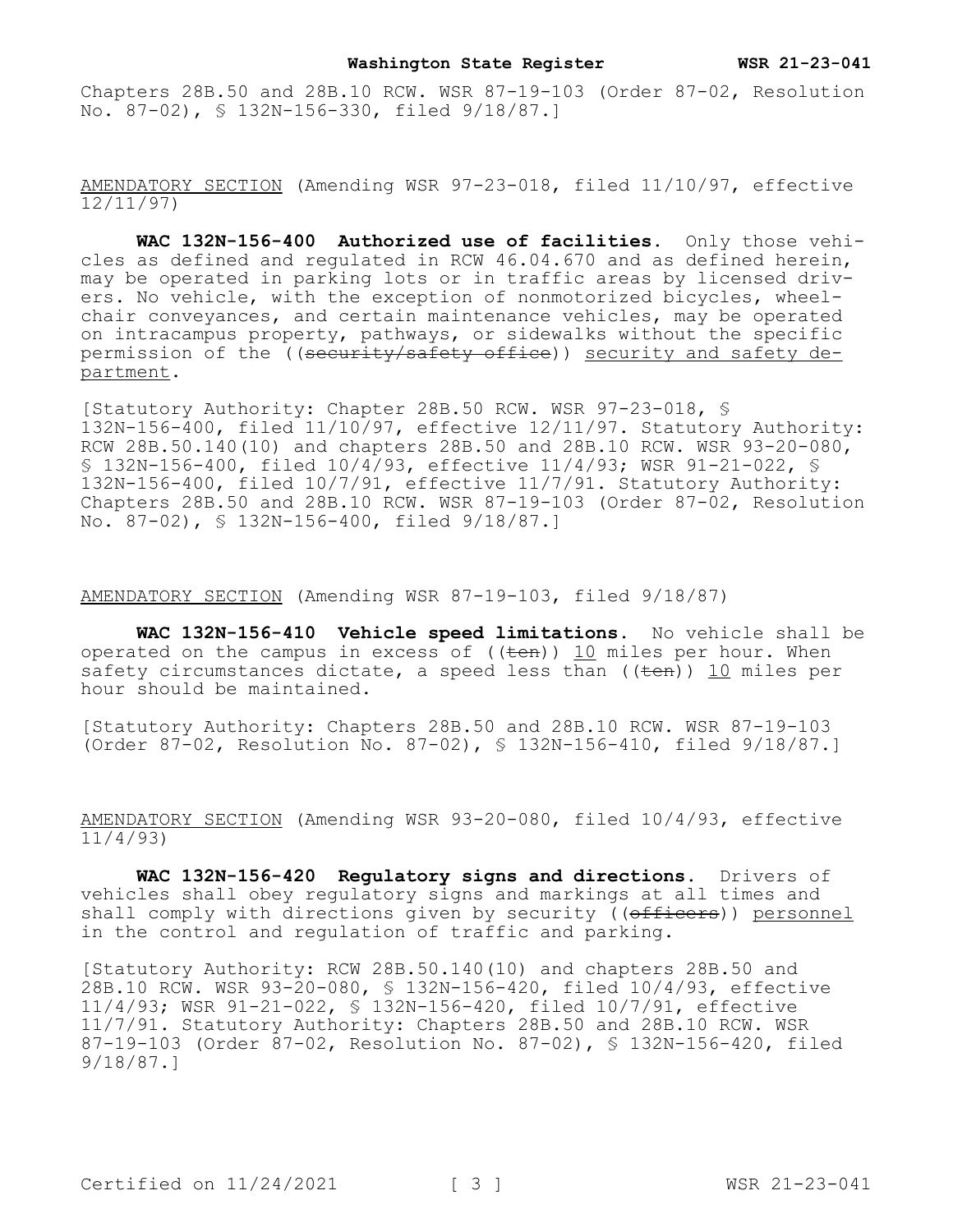**WAC 132N-156-440 Traffic accidents.** Persons involved in traffic accidents on college property are to report the accident to the ((seeurity/safety office)) security and safety department. Security personnel will investigate the incident and, in the case of injury, extensive property damage, apparent criminal activity, or unusual circumstances, file an accident report with the appropriate law enforcement agency with 24 hours in accordance with RCW  $46.52.030$ . ( $\overline{1 + 4}$ tion, RCW 46.52.030 requires that accidents on college property involving injury or property damage in excess of five hundred dollars be reported to local law enforcement agencies within twenty-four hours.)) Security ((officers)) personnel are authorized to obtain and share with all parties to an accident information on the insurance coverage of the parties.

Nothing in this section should be interpreted so as to delay the immediate reporting of traffic accidents which involve injury or loss of life to appropriate noncollege authorities.

[Statutory Authority: Chapter 28B.50 RCW. WSR 00-20-034, § 132N-156-440, filed 9/28/00, effective 10/29/00; WSR 97-23-018, § 132N-156-440, filed 11/10/97, effective 12/11/97. Statutory Authority: RCW 28B.50.140(10) and chapters 28B.50 and 28B.10 RCW. WSR 93-20-080, § 132N-156-440, filed 10/4/93, effective 11/4/93; WSR 91-21-022, § 132N-156-440, filed 10/7/91, effective 11/7/91. Statutory Authority: Chapters 28B.50 and 28B.10 RCW. WSR 87-19-103 (Order 87-02, Resolution No. 87-02), § 132N-156-440, filed 9/18/87.]

AMENDATORY SECTION (Amending WSR 00-20-034, filed 9/28/00, effective  $10/29/00$ 

**WAC 132N-156-450 Traffic offenses.** When safety considerations warrant, security ((officers)) personnel may issue a citation for any of the following traffic offenses:

- (1) Failure to yield right of way (posted).
- (2) Failure to yield right of way to pedestrian.
- (3) Failure to yield right of way to vehicle.
- (4) Failure to obey one-way directional arrows.
- (5) Failure to yield right of way to emergency vehicle.
- (6) Driving with excessive speed.
- (7) Failure to stop at traffic signal/sign.
- (8) Failure to use due care and caution.
- (9) Driving without lights after dark.

(10) Having a passenger or animal outside of vehicle while in motion.

(11) Driving with an obstructed view.

(12) Driving on shoulder, or sidewalk or intracampus sidewalk or lane without authorization.

(13) Disobeying flagger, peace officer, security ((officer)) personnel, firefighter, or other agent of the college.

(14) Damaging college property including, but not limited to, landscape and plant material, curbs, sidewalks, utilities, etc.

(15) Driving while under the influence of intoxicants or with an open container of intoxicants.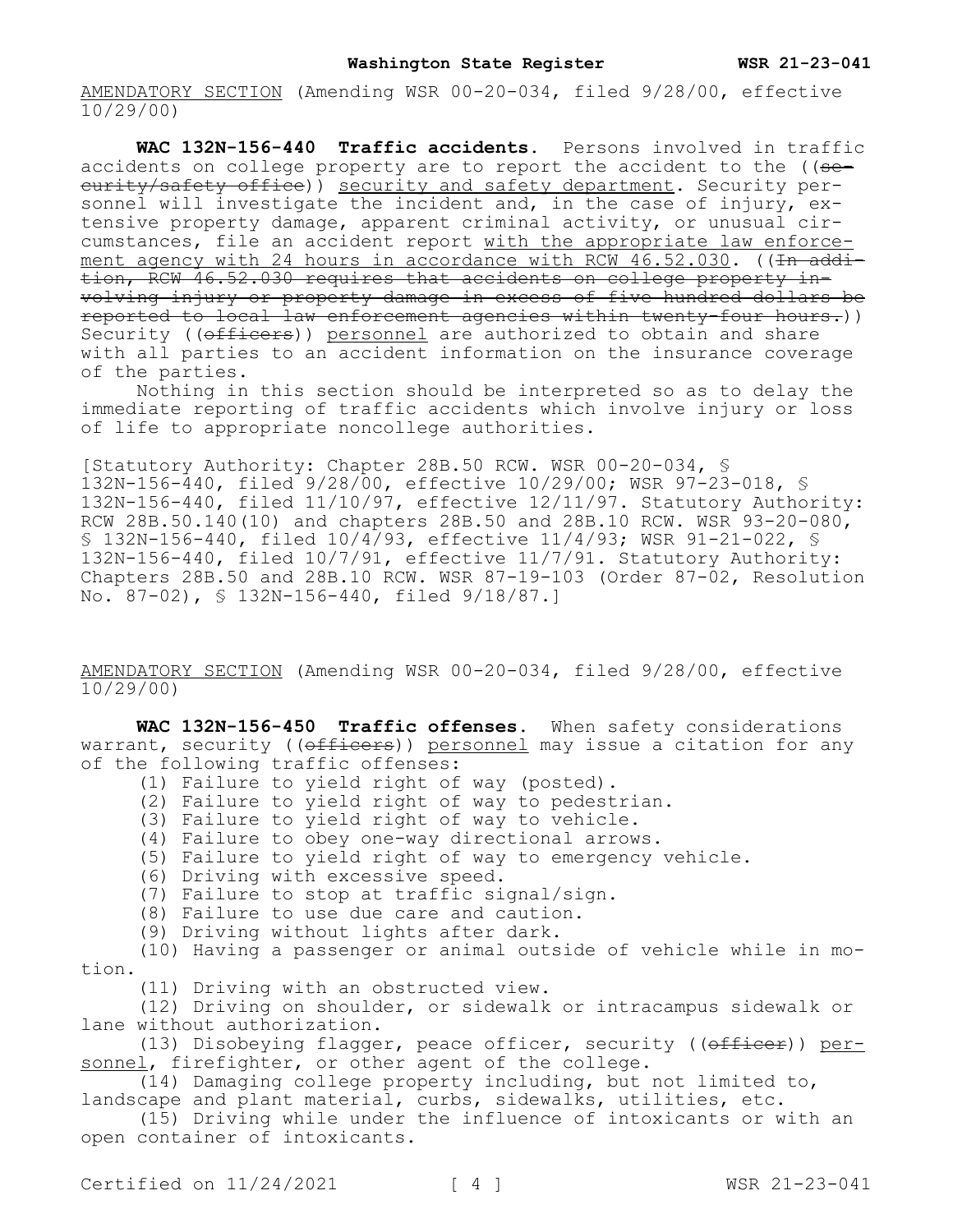(16) Allowing an unattended vehicle to roll, obstruct traffic, or damage property.

((All traffic offenses carry a fifty-dollar fine.)) (17) Driving while distracted. Fines associated with traffic offenses shall be set and approved by the board, or its designee in accordance with WAC 132N-156-700. Students that commit traffic offenses may be referred to student conduct for violations of the code of student conduct, chapter 132N-125 WAC.

[Statutory Authority: Chapter 28B.50 RCW. WSR 00-20-034, § 132N-156-450, filed 9/28/00, effective 10/29/00; WSR 97-23-018, § 132N-156-450, filed 11/10/97, effective 12/11/97. Statutory Authority: RCW 28B.50.140(10) and chapters 28B.50 and 28B.10 RCW. WSR 93-20-080, § 132N-156-450, filed 10/4/93, effective 11/4/93; WSR 91-21-022, § 132N-156-450, filed 10/7/91, effective 11/7/91. Statutory Authority: Chapters 28B.50 and 28B.10 RCW. WSR 87-19-103 (Order 87-02, Resolution No. 87-02), § 132N-156-450, filed 9/18/87.]

AMENDATORY SECTION (Amending WSR 97-23-018, filed 11/10/97, effective 12/11/97)

**WAC 132N-156-460 Bicycles and nonvehicular transportation usage.**  Bicycles may be ridden any place where vehicles are permitted. They may also be ridden on campus sidewalks or pathways, though pedestrians always have the right of way. An audible signal shall be used by bicyclists to warn pedestrians of oncoming bicycles. Bicyclists shall not ride in a reckless manner or engage in stunts or dangerous acts, or operate at speeds greater than  $($ ( $\overline{ten})$ ) 10 miles per hour or such lower speed as is reasonable and prudent under the circumstances. With the exception of wheelchair conveyances and certain college service vehicles, no other nonvehicular modes of transportation as specified in the preceding "definitions" will be allowed on college property.

[Statutory Authority: Chapter 28B.50 RCW. WSR 97-23-018, § 132N-156-460, filed 11/10/97, effective 12/11/97. Statutory Authority: RCW 28B.50.140(10) and chapters 28B.50 and 28B.10 RCW. WSR 93-20-080, § 132N-156-460, filed 10/4/93, effective 11/4/93; WSR 91-21-022, § 132N-156-460, filed 10/7/91, effective 11/7/91. Statutory Authority: Chapters 28B.50 and 28B.10 RCW. WSR 87-19-103 (Order 87-02, Resolution No. 87-02), § 132N-156-460, filed 9/18/87.]

AMENDATORY SECTION (Amending WSR 00-20-034, filed 9/28/00, effective 10/29/00)

**WAC 132N-156-500 Allocation of parking space.** The parking spaces available on college properties shall be assigned by the  $(\theta f$ fice of administrative services)) executive vice president of operations, or designee, in a manner which will best attain the objectives of these regulations. The ((plant)) facilities services department is authorized to mark various parking areas on college property with numbers or titles or by posting signs, or marking the pavement.

Open parking - Open parking is limited to those parking areas not otherwise marked as reserved for faculty/staff, ((physically disabled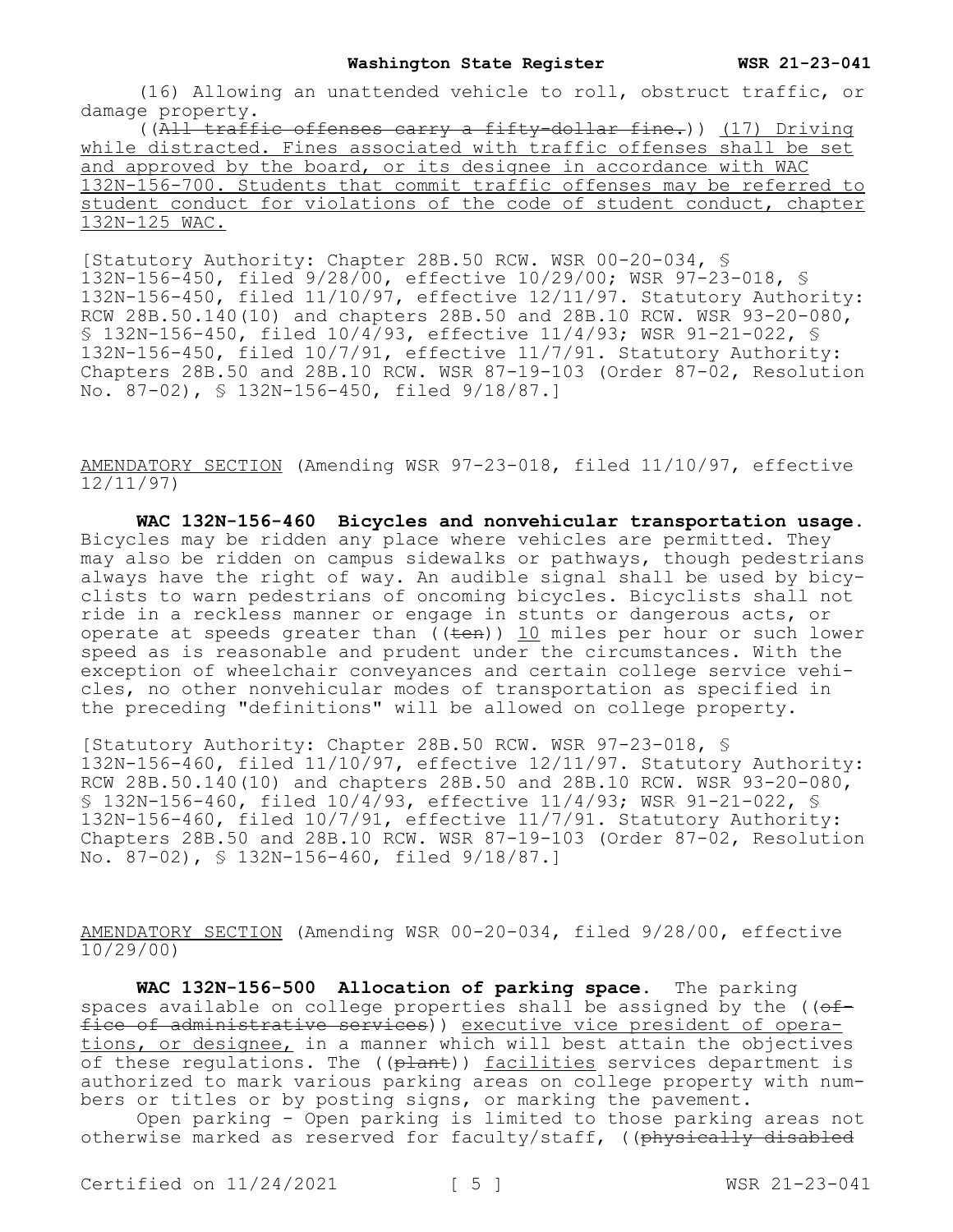persons)) people with disabilities, special use, service vehicle, or visitor. Users of open parking are not required to display a parking permit.

Faculty/staff parking - Faculty, staff and administrators using college-owned or leased parking facilities between 7:00 a.m. and 10:00 p.m. Mondays through Fridays during fall, winter, and spring quarters are to purchase parking permits. The purchase of a permit for designated parking does not ensure the regular availability of a parking space.

Faculty/staff parking spaces are marked on the pavement with an F/S. Only college employee vehicles displaying a valid parking permit may park in faculty/staff parking spaces. Faculty/staff parking spaces shall be considered open parking spaces from  $((10:00))$  5:30 p.m. to 7:00 a.m. and on weekends during fall, winter, and spring quarters, and at all times during summer quarter.

((Vehicles with approved faculty/staff parking permits are permitted to park in open parking areas only when the designated parking faculty/staff spaces are full.))

Visitor parking - All visitors, including guests, salespersons, maintenance or service personnel and all other members of the public, may park on college property in open parking, in designated special use visitor zones, or as directed by the ((security/safety office)) security and safety department.

Use of vehicle as habitation - No vehicle or vehicle trailer may be used as a place of habitation on any college facility without permission from the ((security/safety office)) security and safety department.

((Handicapped)) Accessible parking - ((Physically disabled persons parking zones)) Accessible parking spaces, parking spaces for use by a vehicle displaying a valid accessible parking permit, may be occupied only by vehicles displaying a valid temporary parking permit issued by the college or a valid permanent or temporary permit issued by the state of Washington in compliance with RCW 46.16.381 and 46.16.390. Temporary parking permits are available in health services. Valid parking permits issued by other states will be honored.

If all accessible parking spaces are occupied, those with a valid, properly displayed placard or permit may also park in metered parking spaces without paying for time parked in the space. If all accessible parking spaces and metered spaces are occupied, those with a valid, properly displayed placard, or permit, may park in faculty/ staff spaces.

Motorcycle parking - Motorcycle parking zones are reserved for motorcycles and motor-driven cycles. ((These vehicles)) Motorcycles are ( $(\overline{\text{not}})$ ) to occupy ((regular automobile parking spaces or other)) those areas ((not designed)) designated for motorcycle parking specifically.

Service vehicle parking - Service vehicle parking zones are limited to use by authorized college service or contractor vehicles only. Electric vehicle charging stations – These spaces are for the

specific purpose of charging electric vehicles. These areas are designated by green paint on the pavement in accordance with RCW

46.08.185(1). These are not parking spaces. Those using charging stations are expected to remove their vehicles immediately after the vehicle has been charged. The use of charging equipment outside of the designated charging station area is prohibited and is subject to citation and fine.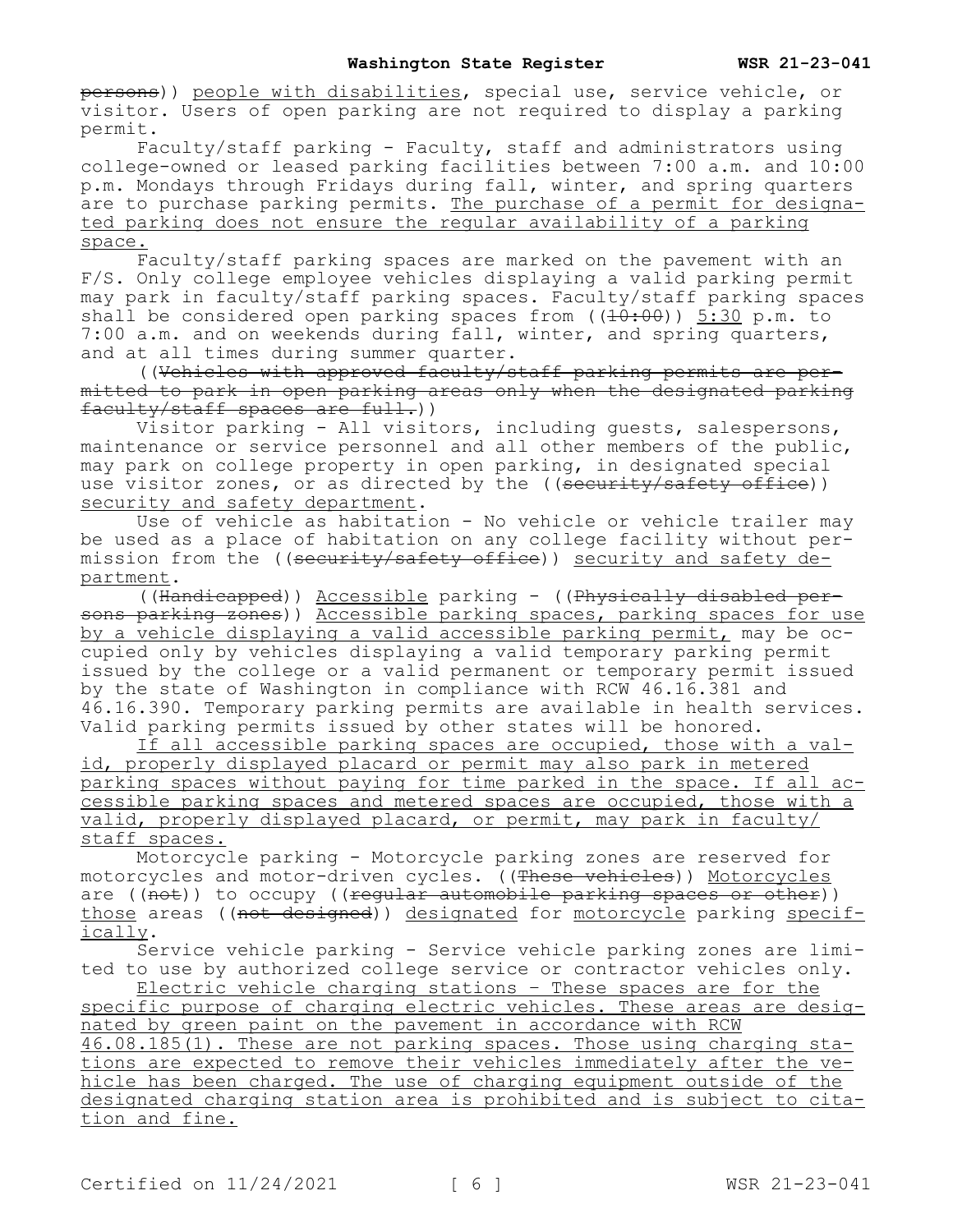## **Washington State Register WSR 21-23-041**

Meter spaces - There are metered parking spaces located on campus. The meters have marked designated time limits. The meters provide spaces to those individuals who have short-term parking needs on campus. Meter hours are Monday through Thursday, 8:00 a.m. to 5:30 p.m., and Friday 8:00 a.m. to 5:00 p.m.

[Statutory Authority: Chapter 28B.50 RCW. WSR 00-20-034, § 132N-156-500, filed 9/28/00, effective 10/29/00; WSR 97-23-018, § 132N-156-500, filed 11/10/97, effective 12/11/97. Statutory Authority: RCW 28B.50.140(10) and chapters 28B.50 and 28B.10 RCW. WSR 93-20-080, § 132N-156-500, filed 10/4/93, effective 11/4/93; WSR 91-21-022, § 132N-156-500, filed 10/7/91, effective 11/7/91. Statutory Authority: Chapters 28B.50 and 28B.10 RCW. WSR 87-19-103 (Order 87-02, Resolution No. 87-02), § 132N-156-500, filed 9/18/87.]

AMENDATORY SECTION (Amending WSR 00-20-034, filed 9/28/00, effective 10/29/00)

**WAC 132N-156-530 Impounding of disabled/abandoned vehicles.** No disabled or inoperative vehicle shall be parked on college property for a period in excess of  $((\text{twenty-four}))$  24 hours, unless permission is granted by the ((security/safety office)) security and safety department. Vehicles which have been parked in excess of ((twenty-four)) 24 hours may be impounded and stored at the expense of either or both the owner or operator thereof. Notice of intent to impound will be posted on the vehicle at least ((twenty-four)) 24 hours prior to impoundment unless a vehicle is illegally or hazardously parked. Neither the college nor college employees shall be responsible for claims, loss or damage of any kind resulting from such impounding and storage. Vehicles under repair in the college's instructional program must

be ((parked in a designated area and must have an approved "vehicle in repair" notice visibly posted within the vehicle. This includes vehicles upon which service has been completed and which are awaiting pick up by the owners)) clearly identified and parked in an area designated for these vehicles.

[Statutory Authority: Chapter 28B.50 RCW. WSR 00-20-034, § 132N-156-530, filed 9/28/00, effective 10/29/00. Statutory Authority: RCW 28B.50.140(10) and chapters 28B.50 and 28B.10 RCW. WSR 93-20-080, § 132N-156-530, filed 10/4/93, effective 11/4/93; WSR 91-21-022, § 132N-156-530, filed 10/7/91, effective 11/7/91. Statutory Authority: Chapters 28B.50 and 28B.10 RCW. WSR 87-19-103 (Order 87-02, Resolution No. 87-02), § 132N-156-530, filed 9/18/87.]

AMENDATORY SECTION (Amending WSR 17-22-093, filed 10/30/17, effective 11/30/17)

**WAC 132N-156-550 Illegal parking.** No person shall stop, place, or park a vehicle at any place where official signs, curbs, or pavement markings prohibit parking, or within ((<del>fifteen</del>)) 15 feet of a fire hydrant, or at any place for which the vehicle does not have a valid parking permit. Any vehicle not parked in a parking stall shall be considered illegally parked.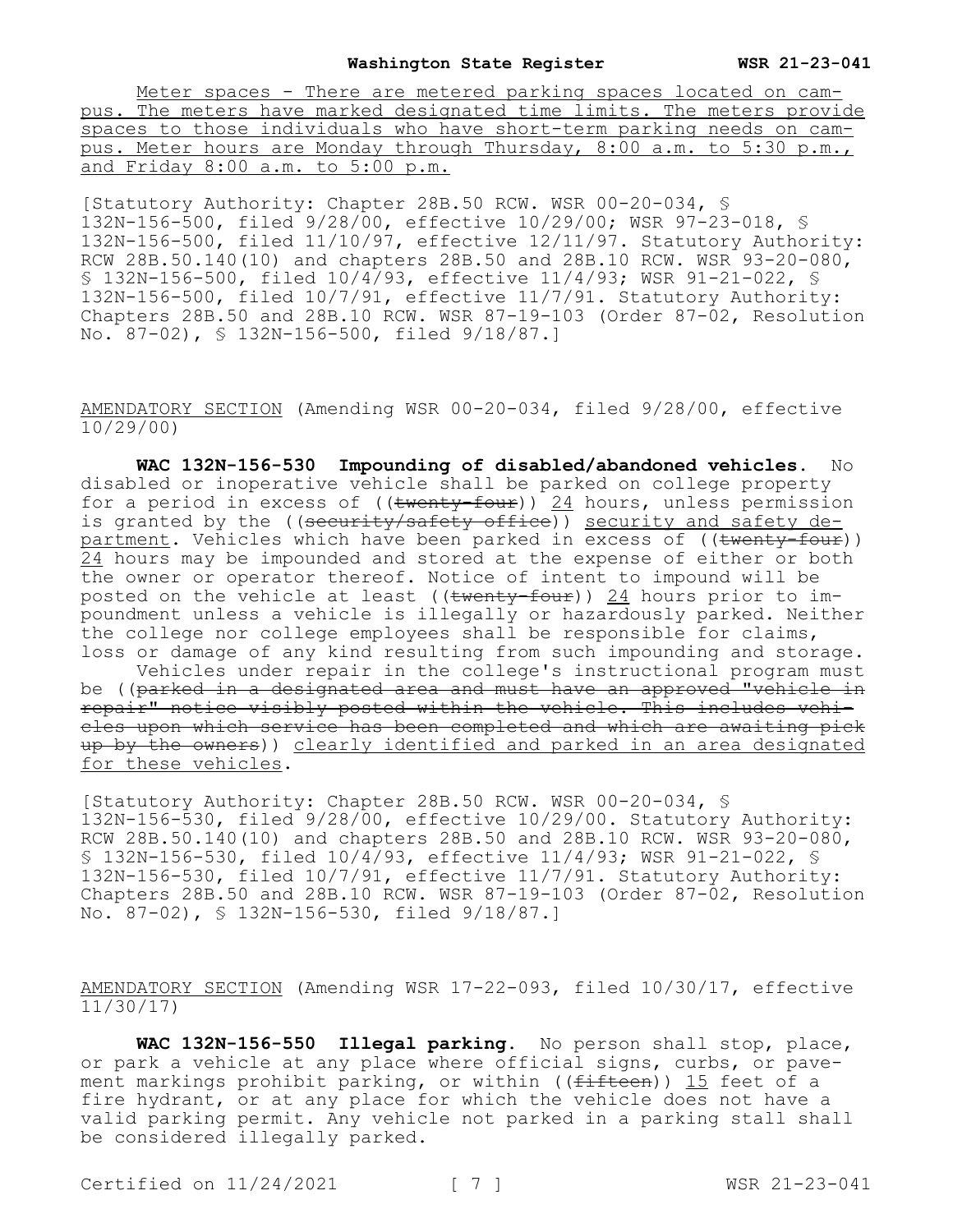Drivers who are instructed by a security (( $\theta$ fficer)) personnel to ((either)) move an illegally parked vehicle ((or not to park in violation of this section)), and refuse, will have their vehicle immediately impounded or immobilized.

((Security officers may issue citations resulting in fines if the vehicle is found in the commission of any of the following parking vi- $\theta$  olations:)) Under the authority granted by RCW 28B.50.140(10), security personnel may issue a citation for parking violations that include the following and any other offenses provided in chapter 46.61 RCW as amended:

(1) Parking in a faculty/staff parking zone without a valid permit.

(2) Parking a disabled or inoperable vehicle on campus in excess of ((twenty-four)) 24 hours without appropriate permission.

(3) Parking any vehicle in such a manner as to obstruct, impede, hinder, or prevent the use of another parking space. This violation includes, but is not limited to, parking over the line, parking an oversized vehicle in a space too small, allowing part of a vehicle to protrude into another space, and parking too close to another vehicle.

- (4) Parking in a space not designated for parking.
- (5) Parking in an area not authorized.
- (6) Blocking vehicular or pedestrian traffic.
- (7) Parking within (( $f$ ifteen)) 15 feet of a fire hydrant.
- (8) Parking in a fire lane, sidewalk, or intracampus avenue.

(9) Parking in a "No Parking" zone.

(10) Parking on the grass.

(11) Parking overnight without ((security office permission and/or permit)) authorization.

(12) Parking of a bicycle illegally.

(13) Parking in ((physically disabled persons)) accessible parking zone without an authorized parking permit.

(14) Use of a vehicle for habitation without permission.

(15) Illegal use of or failure to display permit.

(16) Creating a safety hazard in the opinion of  $((the)$  security ((officer)) personnel.

(17) Allowing a vehicle alarm to sound, repeatedly or for an extended period of time (false alarm).

(18) Parking in a metered parking spot without payment of the meter fee stated on the meter during the posted time limits.

((All parking citations carry a twenty-dollar fine, with the exception of physically disabled persons parking violations which carry a fifty-dollar fine.)) (19) Parking in an area designated as an "Electric Vehicle Charging Station" while not actively charging an electric vehicle.

Illegally parked vehicles which require removal will be done so at the owner's or operator's expense.

[Statutory Authority: RCW 28B.50.140. WSR 17-22-093, § 132N-156-550, filed 10/30/17, effective 11/30/17. Statutory Authority: Chapter 28B.50 RCW. WSR 00-20-034, § 132N-156-550, filed 9/28/00, effective 10/29/00; WSR 97-23-018, § 132N-156-550, filed 11/10/97, effective 12/11/97. Statutory Authority: RCW 28B.50.140(10) and chapters 28B.50 and 28B.10 RCW. WSR 93-20-080, § 132N-156-550, filed 10/4/93, effective 11/4/93; WSR 91-21-022, § 132N-156-550, filed 10/7/91, effective 11/7/91. Statutory Authority: Chapters 28B.50 and 28B.10 RCW. WSR 87-19-103 (Order 87-02, Resolution No. 87-02), § 132N-156-550, filed 9/18/87.]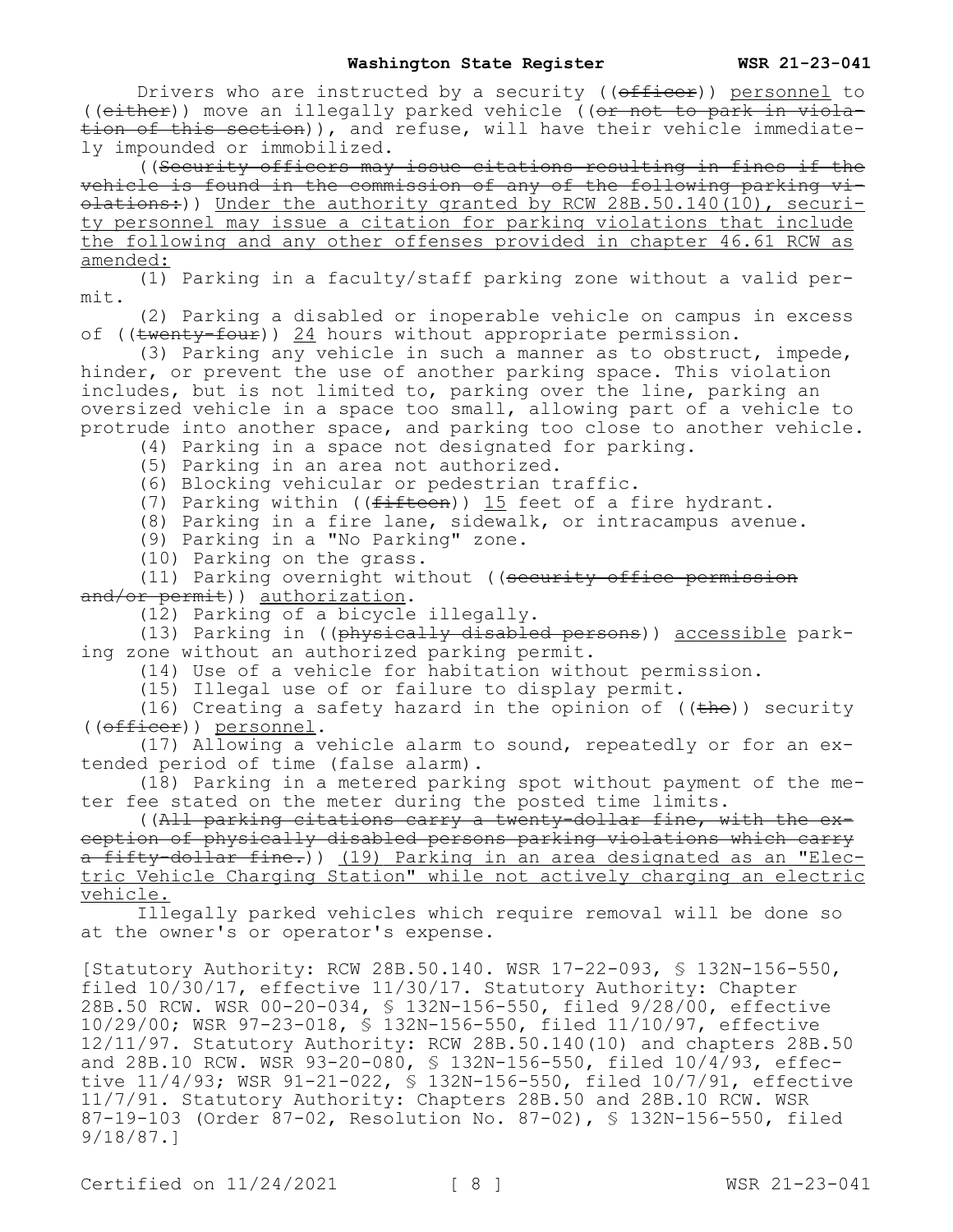AMENDATORY SECTION (Amending WSR 97-23-018, filed 11/10/97, effective 12/11/97)

**WAC 132N-156-560 Hazardous parking.** No person shall stop, place, or park a vehicle so as to obstruct traffic along or upon any street, firelane, or sidewalk or at any location as described in RCW 46.61.570. Due to the severe risk to public safety created by any vehicle parking in violation of this section, security ((officers)) personnel are authorized to cite and immediately impound said vehicle. Security ((officers)) personnel will complete a vehicle impound report, including the reason for the impoundment. Removal and impoundment will be at the owner's or operator's expense.

[Statutory Authority: Chapter 28B.50 RCW. WSR 97-23-018, § 132N-156-560, filed 11/10/97, effective 12/11/97. Statutory Authority: RCW 28B.50.140(10) and chapters 28B.50 and 28B.10 RCW. WSR 93-20-080, § 132N-156-560, filed 10/4/93, effective 11/4/93; WSR 91-21-022, § 132N-156-560, filed 10/7/91, effective 11/7/91. Statutory Authority: Chapters 28B.50 and 28B.10 RCW. WSR 87-19-103 (Order 87-02, Resolution No. 87-02), § 132N-156-560, filed 9/18/87.]

AMENDATORY SECTION (Amending WSR 00-20-034, filed 9/28/00, effective 10/29/00)

**WAC 132N-156-570 Bicycle parking.** Bicycles shall be parked in bicycle racks or other facilities provided for the purpose. Bicycles may only be parked inside a building if specific areas (i.e., indoor bicycle lockers) have been provided and are available or if a college employee (faculty or staff) has expressed written permission from their immediate supervisor to park a bicycle inside a building.

Before authorizing an employee to park inside of a building, supervisors must ensure that any bicycles parked inside will not interfere with the daily operations of the work area(s) nor will they obstruct any evacuation or egress routes in any way. Bicycles are not to be taken onto any elevator at any time.

At no time shall a bicycle be parked ((in a building,)) against a building, near a building exit, on a path or sidewalk, or chained (or otherwise secured) to trees, lamp standards, utilities, stairway railings, or sign posts. Any bicycle found in violation of this section may be cited for illegal parking and impounded by the ((security/safety office)) security and safety department without warning.

[Statutory Authority: Chapter 28B.50 RCW. WSR 00-20-034, § 132N-156-570, filed 9/28/00, effective 10/29/00. Statutory Authority: RCW 28B.50.140(10) and chapters 28B.50 and 28B.10 RCW. WSR 93-20-080, § 132N-156-570, filed 10/4/93, effective 11/4/93; WSR 91-21-022, § 132N-156-570, filed 10/7/91, effective 11/7/91. Statutory Authority: Chapters 28B.50 and 28B.10 RCW. WSR 87-19-103 (Order 87-02, Resolution No. 87-02), § 132N-156-570, filed 9/18/87.]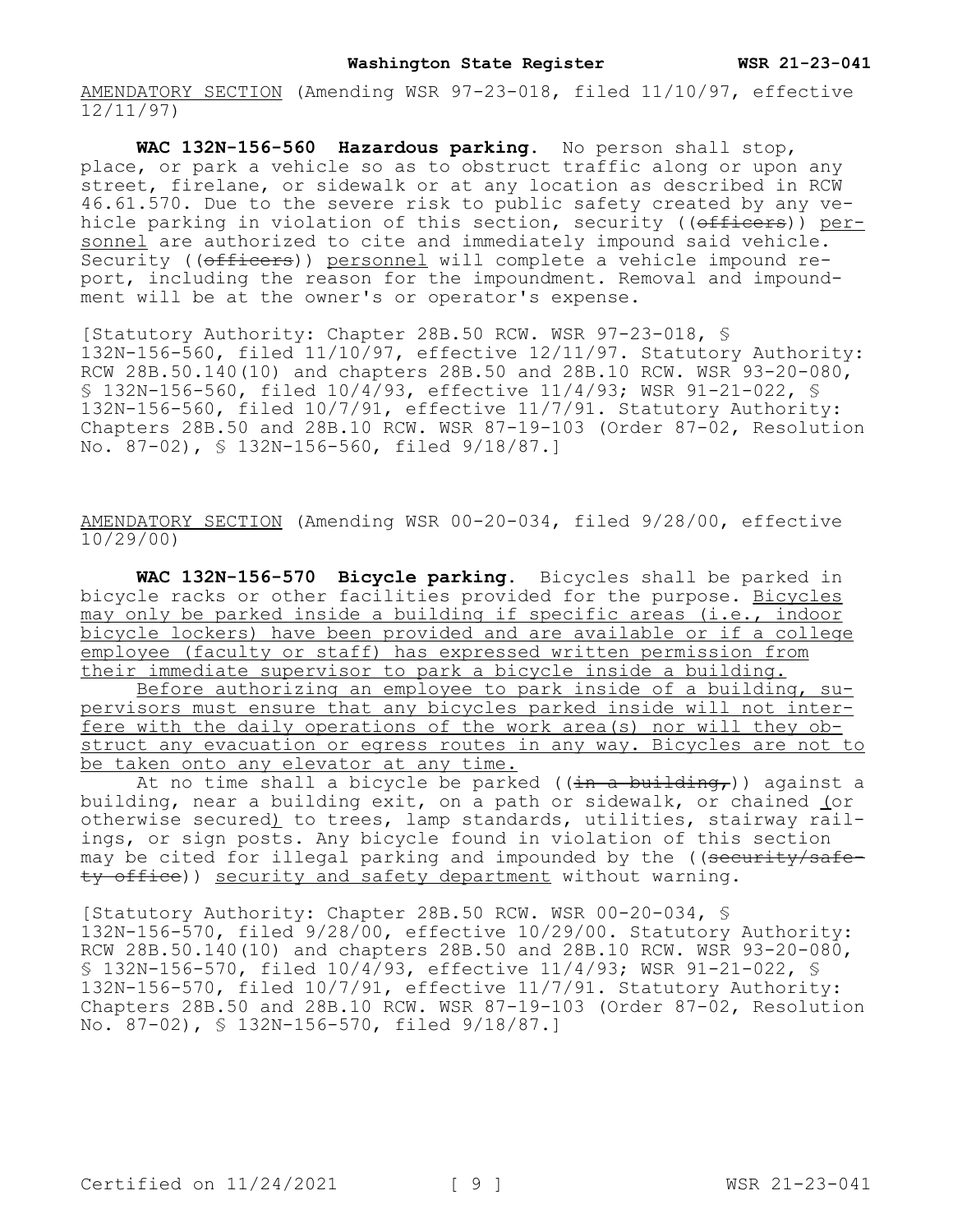**WAC 132N-156-600 Faculty and staff parking permits.** All college faculty, staff, and administrators using college parking facilities at any time between 7:00 a.m. and  $((40:00)$  5:30 p.m. Mondays through Fridays during fall, winter, and spring quarters are to purchase and display a valid parking permit. The fact that an employee may be eligible to park in ((a physically disabled persons)) an accessible parking zone will not relieve the employee of this requirement. A valid faculty/staff parking permit may not, by itself, constitute authority to park in other parking facilities leased or owned by the college.

[Statutory Authority: Chapter 28B.50 RCW. WSR 00-20-034, § 132N-156-600, filed 9/28/00, effective 10/29/00; WSR 97-23-018, § 132N-156-600, filed 11/10/97, effective 12/11/97. Statutory Authority: RCW 28B.50.140(10) and chapters 28B.50 and 28B.10 RCW. WSR 93-20-080, § 132N-156-600, filed  $10/4/93$ , effective  $11/4/93$ . Statutory Authority: Chapters 28B.50 and 28B.10 RCW. WSR 87-19-103 (Order 87-02, Resolution No. 87-02), § 132N-156-600, filed 9/18/87.]

AMENDATORY SECTION (Amending WSR 93-20-080, filed 10/4/93, effective 11/4/93)

**WAC 132N-156-610 Permit parking on campus.** The correct parking permit must be properly displayed in accordance with permit instructions.

Temporary parking permits are issued by the ((security/safety office)) security and safety department and must be displayed in accordance with permit instructions.

Parking permits are not transferable and shall not be utilized by any person except the person designated on the parking permit application. The college reserves the right to deny any application, or to revoke any permit at any time, if actions resulting from such application or permission constitute present, imminent danger of unlawful activity, or if a prospective user has previously violated college parking policies or other written rules or regulations. All outstanding college parking fines must be paid before a parking permit will be issued or renewed.

No bailment is created by the sale or issuance of a permit.

[Statutory Authority: RCW 28B.50.140(10) and chapters 28B.50 and 28B.10 RCW. WSR 93-20-080, § 132N-156-610, filed 10/4/93, effective 11/4/93; WSR 91-21-022, § 132N-156-610, filed 10/7/91, effective 11/7/91. Statutory Authority: Chapters 28B.50 and 28B.10 RCW. WSR 87-19-103 (Order 87-02, Resolution No. 87-02), § 132N-156-610, filed 9/18/87.]

AMENDATORY SECTION (Amending WSR 00-20-034, filed 9/28/00, effective  $10/29/00$ 

**WAC 132N-156-620 Fees for parking permits.** The fees charged by the college for the issuance of permits shall be those established by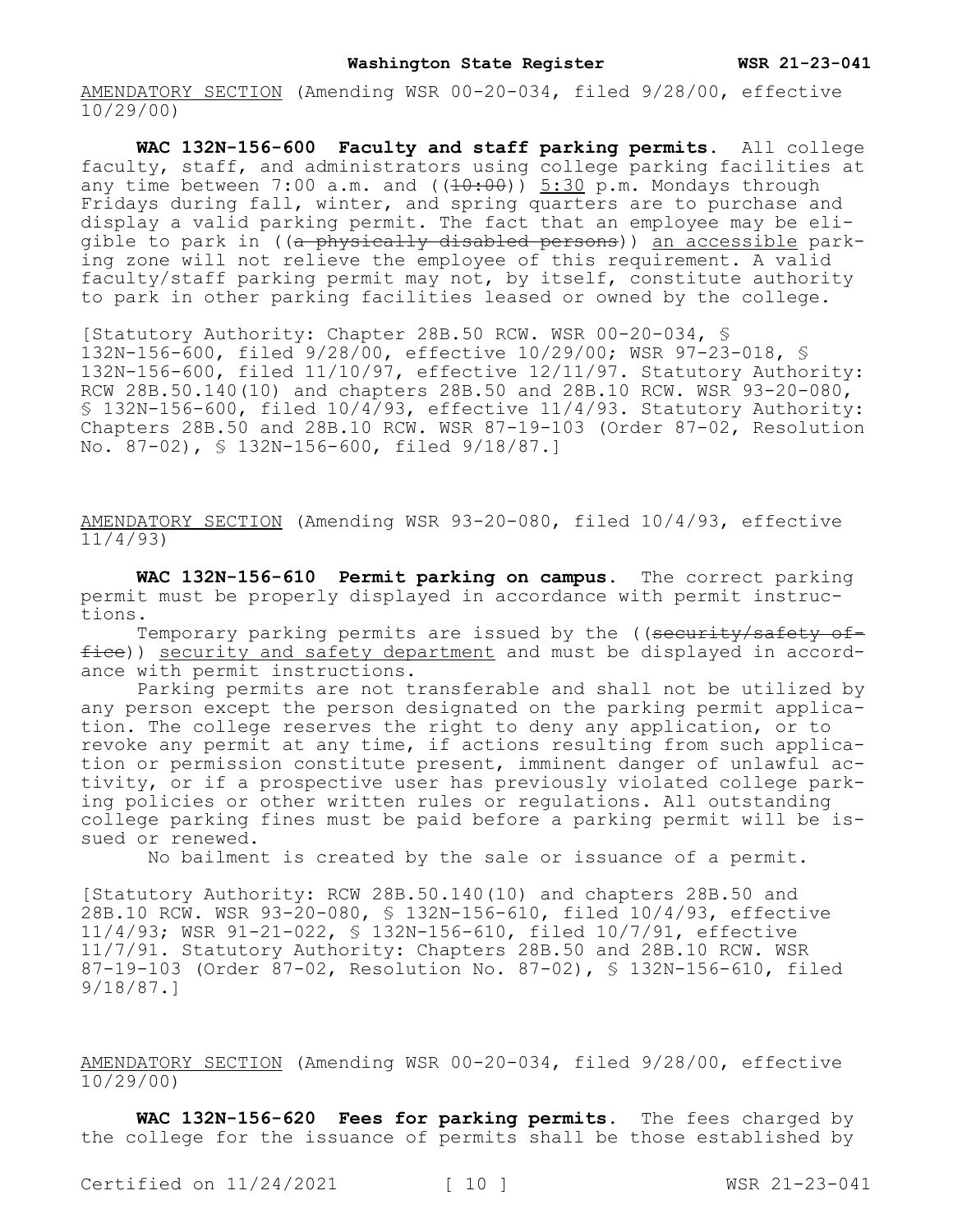the board of trustees. Parking permits are issued as a license to park at college facilities.

Fees collected will be utilized for parking operations including parking enforcement, parking lot maintenance, security and safety improvements and for those transportation demand management and commute trip reduction activities and programs permitted by law.

((Current faculty/staff parking permit fees are seven dollars and fifty cents per quarter for one vehicle, and an additional one dollar per quarter for each additional vehicle.)) Permits are required for fall, winter, and spring quarters. Administrators, exempt staff, permanent classified staff, and tenure-track faculty may ((purchase)) acquire permanent permits. Adjunct faculty and temporary classified staff may ((purchase)) acquire annual or quarterly permits. ((Annual permits may be purchased by full-time temporary faculty and adjunct faculty who have received approval from the security/safety manager.))

[Statutory Authority: Chapter 28B.50 RCW. WSR 00-20-034, § 132N-156-620, filed 9/28/00, effective 10/29/00; WSR 97-23-018, § 132N-156-620, filed 11/10/97, effective 12/11/97. Statutory Authority: RCW 28B.50.140(10) and chapters 28B.50 and 28B.10 RCW. WSR 93-20-080, § 132N-156-620, filed 10/4/93, effective 11/4/93; WSR 91-21-022, § 132N-156-620, filed 10/7/91, effective 11/7/91. Statutory Authority: Chapters 28B.50 and 28B.10 RCW. WSR 87-19-103 (Order 87-02, Resolution No. 87-02), § 132N-156-620, filed 9/18/87.]

AMENDATORY SECTION (Amending WSR 97-23-018, filed 11/10/97, effective 12/11/97)

WAC 132N-156-630 Parking fee payment. ((Faculty and staff can purchase annual or quarterly parking permits at either the college bookstore or at the cashier's office in the Baird Administration Building. Annually contracted faculty and staff members may select the payroll deduction plan for payment of the permanent permit. Those selecting this payment plan must complete a payroll deduction authorization form before issuance of a permit. The form is available in the security/safety office and the personnel services office.)) Unless otherwise authorized by the president of the college or their designee, employees will be given the option of having parking fees deducted on either a pretax or post-tax basis.

[Statutory Authority: Chapter 28B.50 RCW. WSR 97-23-018, § 132N-156-630, filed 11/10/97, effective 12/11/97. Statutory Authority: RCW 28B.50.140(10) and chapters 28B.50 and 28B.10 RCW. WSR 93-20-080, § 132N-156-630, filed 10/4/93, effective 11/4/93; WSR 91-21-022, § 132N-156-630, filed 10/7/91, effective 11/7/91. Statutory Authority: Chapters 28B.50 and 28B.10 RCW. WSR 87-19-103 (Order 87-02, Resolution No. 87-02), § 132N-156-630, filed 9/18/87.]

AMENDATORY SECTION (Amending WSR 93-20-080, filed 10/4/93, effective 11/4/93)

**WAC 132N-156-640 Temporary parking permits.** Any permit holder may obtain a temporary parking permit from the ((security/safety of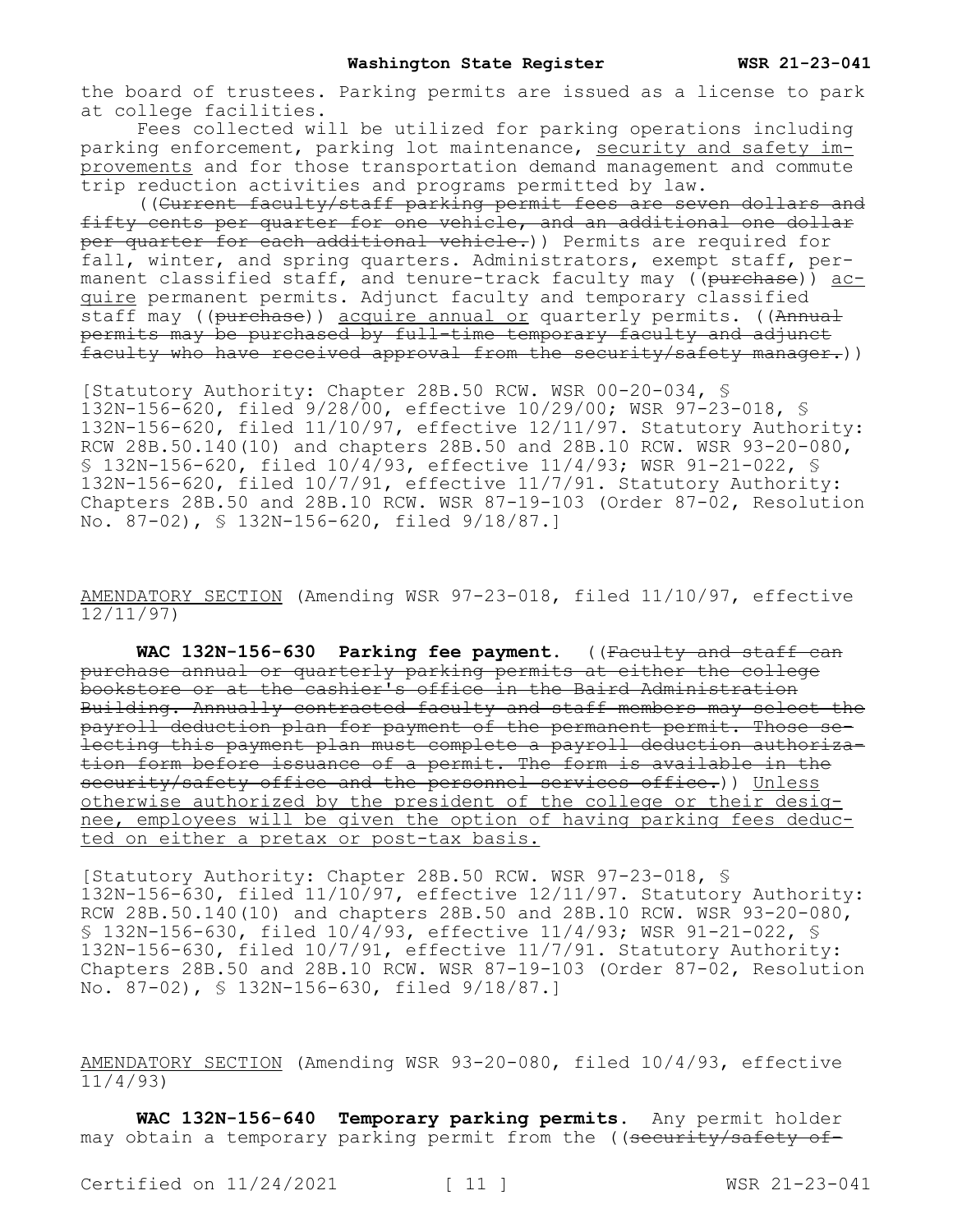fice)) security and safety department for an ((unregistered)) unpermitted vehicle when ((the registered)) their permitted vehicle is unavailable due to repairs or for ((another)) other valid reasons. These permits are (( $\theta$ ood)) valid for a period of two weeks.

[Statutory Authority: RCW 28B.50.140(10) and chapters 28B.50 and 28B.10 RCW. WSR 93-20-080, § 132N-156-640, filed 10/4/93, effective 11/4/93; WSR 91-21-022, § 132N-156-640, filed 10/7/91, effective 11/7/91. Statutory Authority: Chapters 28B.50 and 28B.10 RCW. WSR 87-19-103 (Order 87-02, Resolution No. 87-02), § 132N-156-640, filed 9/18/87.]

AMENDATORY SECTION (Amending WSR 00-20-034, filed 9/28/00, effective 10/29/00)

**WAC 132N-156-645 Guest parking permits.** College faculty or staff who have invited a guest speaker, lecturer, presenter, or other special quest to the college may apply to the (( $\frac{3}{5}$ ) security/safety of $fice)$ ) security and safety department for a quest parking permit. A guest parking permit will entitle the holder to park in faculty/staff parking, and to park in visitor parking without registering, in order to facilitate their appearance at the college. Permits will be valid only for the day(s) specified on the permit. Guest parking permits will not be issued for personal guests of college employees or for staff employed by the college on a temporary basis.

Requestors will provide the ((security/safety office)) security and safety department with the name of the guest and the date, time, place, and nature of appearance at the college. Permits may be picked up at the ((security/safety office)) security and safety department, or ((security/safety)) security and safety department can mail or email the permit directly to the guest. Staff should apply for guest parking permits far enough in advance of the appearance to allow for delivery of the permit.

[Statutory Authority: Chapter 28B.50 RCW. WSR 00-20-034, § 132N-156-645, filed 9/28/00, effective 10/29/00.]

AMENDATORY SECTION (Amending WSR 00-20-034, filed 9/28/00, effective 10/29/00)

**WAC 132N-156-650 Revocations.** Parking permits are licenses and the property of the college and may be revoked for any of the following reasons:

(1) The purpose for which the permit was issued changes or no longer exists.

(2) The permit is used on an  $((unreqistered))$  unauthorized vehicle or by an unauthorized individual.

(3) A parking permit application form was falsified.

(4) These parking regulations were violated.

(5) The parking permit was counterfeited or altered or transferred without authorization.

(6) ((There has been)) Failure to comply with a specific determination, decision, or directive by college officials.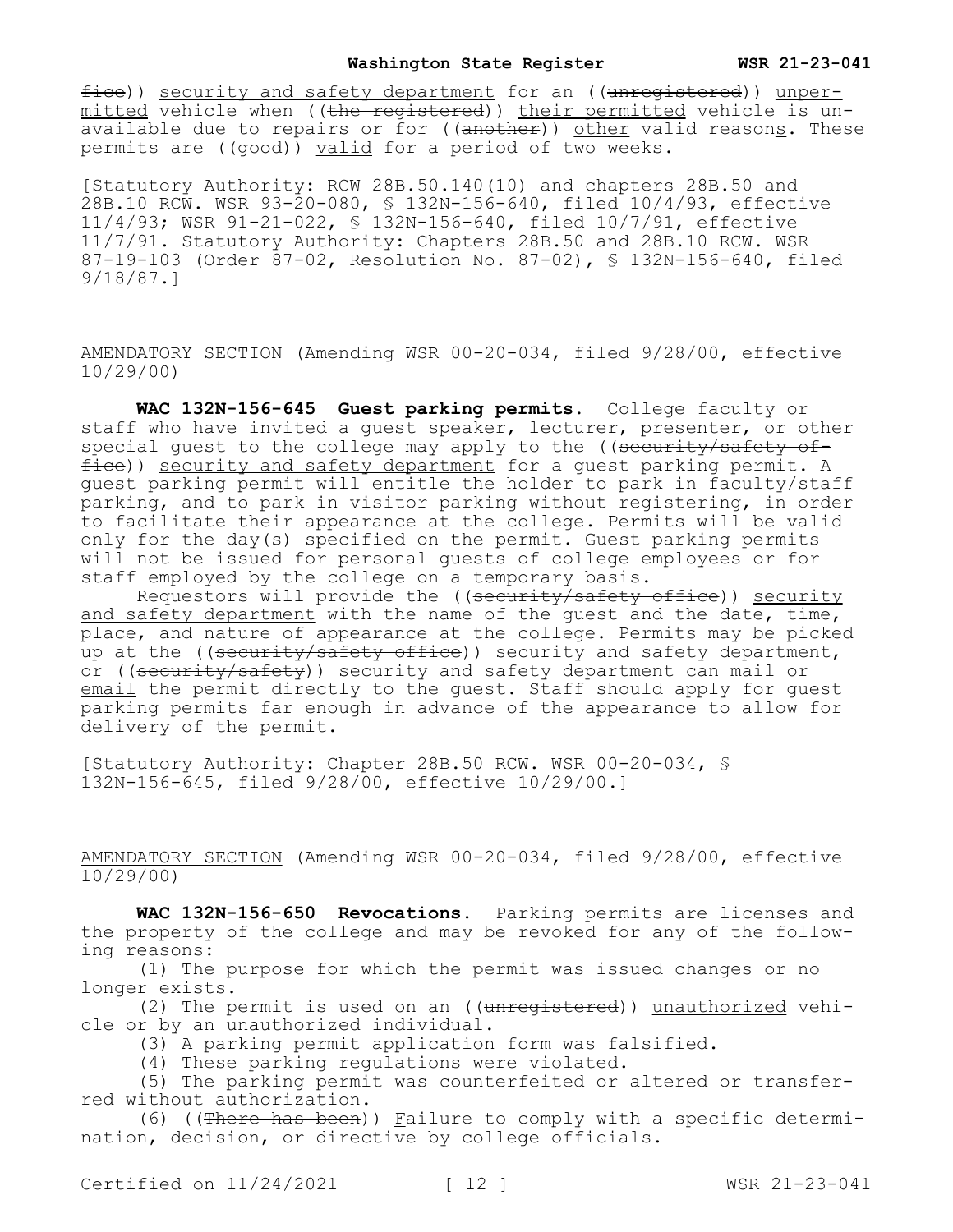((Appeals of parking permit revocations may be made within twenty days to the security/safety manager for a brief adjudicative procedure. Appeals to the vice president of administrative services must be filed within twenty-one days of the date of notice of revocation. The decision of the vice president is final.))

[Statutory Authority: Chapter 28B.50 RCW. WSR 00-20-034, § 132N-156-650, filed 9/28/00, effective 10/29/00; WSR 97-23-018, § 132N-156-650, filed 11/10/97, effective 12/11/97. Statutory Authority: RCW 28B.50.140(10) and chapters 28B.50 and 28B.10 RCW. WSR 93-20-080, § 132N-156-650, filed 10/4/93, effective 11/4/93; WSR 91-21-022, § 132N-156-650, filed 10/7/91, effective 11/7/91. Statutory Authority: Chapters 28B.50 and 28B.10 RCW. WSR 87-19-103 (Order 87-02, Resolution No. 87-02), § 132N-156-650, filed 9/18/87.]

AMENDATORY SECTION (Amending WSR 93-20-080, filed 10/4/93, effective 11/4/93)

**WAC 132N-156-700 Policy.** The board of trustees, or its designee, shall set and approve fair and uniform fines for violations of these rules and shall provide adequate means for the enforcement and/or collection of such fines. If a violation of these rules and regulations is committed, the ((security/safety office)) security and safety department is authorized to issue  $((a))$  citations as prescribed in these rules.

Any violation occurring after the second citation for any parking violation may result in the violator's vehicle being impounded or immobilized and held until all outstanding citations have been paid and/or the loss of parking privileges on college property/facilities.

[Statutory Authority: RCW 28B.50.140(10) and chapters 28B.50 and 28B.10 RCW. WSR 93-20-080, § 132N-156-700, filed 10/4/93, effective 11/4/93; WSR 91-21-022, § 132N-156-700, filed 10/7/91, effective 11/7/91. Statutory Authority: Chapters 28B.50 and 28B.10 RCW. WSR 87-19-103 (Order 87-02, Resolution No. 87-02), § 132N-156-700, filed 9/18/87.]

AMENDATORY SECTION (Amending WSR 97-23-018, filed 11/10/97, effective 12/11/97)

**WAC 132N-156-710 Payment of fines.** Persons cited for violations of these rules and regulations may respond either by filing a written appeal with the ((security/safety manager)) director of security and safety or their designee, or by paying a fine within ((fifteen)) 15 calendar days of receipt of the citation. All fines are payable to Clark College. Fines can be paid by mail or in person at the cashier's office ((in the Baird Administration Building)). Fines that are mailed must be received within (( $f$ ifteen)) 15 calendar days of receipt of the citation. If a person chooses to appeal a citation in accordance with WAC 132N-156-730 Appeals, any imposed fine, whether reduced or not, will not be due until a decision of the appeal has been rendered.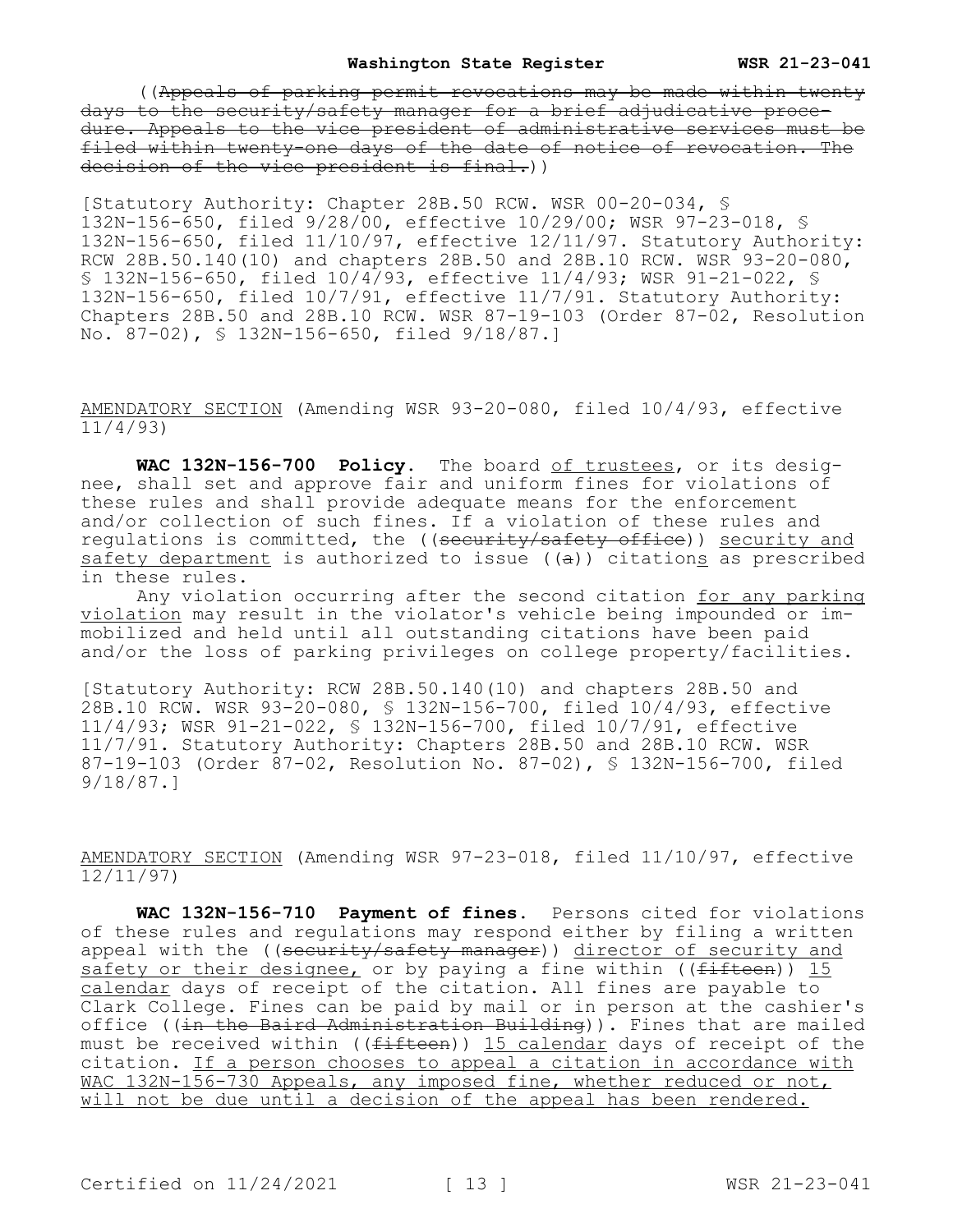[Statutory Authority: Chapter 28B.50 RCW. WSR 97-23-018, § 132N-156-710, filed 11/10/97, effective 12/11/97. Statutory Authority: RCW 28B.50.140(10) and chapters 28B.50 and 28B.10 RCW. WSR  $93-20-080$ , § 132N-156-710, filed  $10/4/93$ , effective  $11/4/93$ . Statutory Authority: Chapters 28B.50 and 28B.10 RCW. WSR 87-19-103 (Order 87-02, Resolution No. 87-02), § 132N-156-710, filed 9/18/87.]

AMENDATORY SECTION (Amending WSR 97-23-018, filed 11/10/97, effective 12/11/97)

**WAC 132N-156-720 Reduction in fines.** Fines for parking and traffic offenses will be reduced by ((five dollars)) an amount approved by the president of the college or their designee if paid in person within ((forty-eight)) 48 hours, excluding weekends and holidays. No reduction will be made on mail-in payments.

[Statutory Authority: Chapter 28B.50 RCW. WSR 97-23-018, § 132N-156-720, filed 11/10/97, effective 12/11/97. Statutory Authority: RCW 28B.50.140(10) and chapters 28B.50 and 28B.10 RCW. WSR  $93-20-080$ , § 132N-156-720, filed 10/4/93, effective 11/4/93. Statutory Authority: Chapters 28B.50 and 28B.10 RCW. WSR 87-19-103 (Order 87-02, Resolution No. 87-02), § 132N-156-720, filed 9/18/87.]

AMENDATORY SECTION (Amending WSR 00-20-034, filed 9/28/00, effective 10/29/00)

**WAC 132N-156-730 Appeals.** Alleged violators may appeal to the ((security/safety manager)) director of security and safety or their designee for a brief adjudicative procedure within  $((\text{twenty}))$  20 calendar days ( $(\theta f)$ ) from the date of the citation. The ((security/safety  $\frac{1}{2}$  manager)) director of security and safety or their designee may uphold the citation/fine, may dismiss, suspend, ((impose any lesser)) or reduce the imposed fine, and/or grant an extension of time within which to pay the fine.

Appeals of the decision of the ((security/safety manager)) director of security and safety or their designee are to be submitted to the ((vice president of administrative services without posting of  $fine)$ ) president of the college or their designee within (( $twenty$ one)) 20 calendar days. Written notification of the ((vice)) president's or their designee's decision shall be made within ( $(\text{twenty})$ ) 20 calendar days of the appeal and shall be final.

[Statutory Authority: Chapter 28B.50 RCW. WSR 00-20-034, § 132N-156-730, filed 9/28/00, effective 10/29/00; WSR 97-23-018, § 132N-156-730, filed 11/10/97, effective 12/11/97. Statutory Authority: RCW 28B.50.140(10) and chapters 28B.50 and 28B.10 RCW. WSR 93-20-080, § 132N-156-730, filed 10/4/93, effective 11/4/93; WSR 91-21-022, § 132N-156-730, filed 10/7/91, effective 11/7/91. Statutory Authority: Chapters 28B.50 and 28B.10 RCW. WSR 87-19-103 (Order 87-02, Resolution No. 87-02), § 132N-156-730, filed 9/18/87.]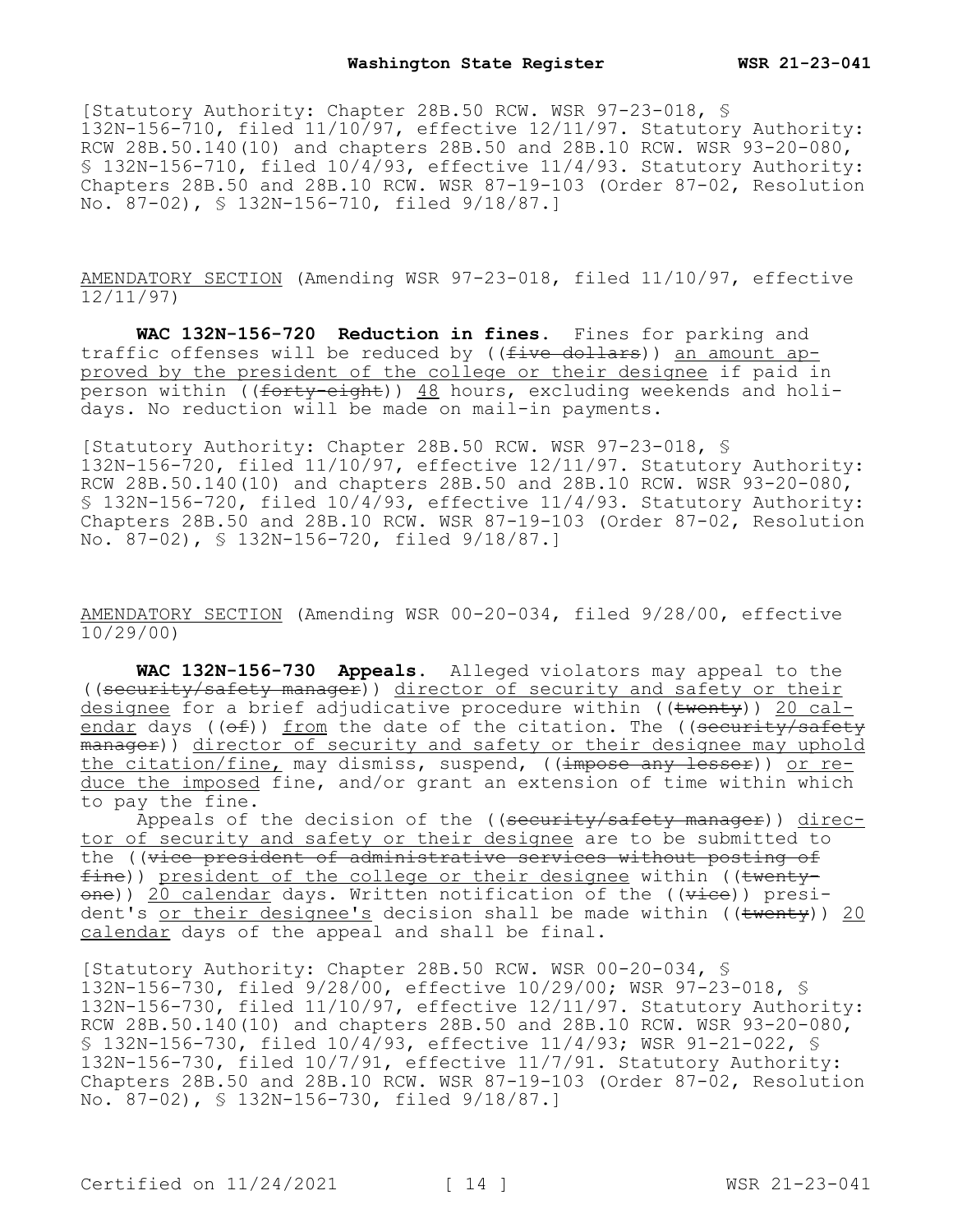**WAC 132N-156-750 Unpaid fines.** If any fine remains unpaid, any or all of the following actions may be taken by the ((security/safety office)) security and safety department.

(1) ((A hold may be placed on transcripts.

 $(2)$ )) Registration for the following quarter may be delayed.

 $((+3))$  (2) Parking privileges may be revoked.

 $((+4))$  (3) The amount ((due)) owed as a result of fines due and payable may be deducted from paychecks of college employees.  $((\overline{5})^{\overline{0}})$  (4) Outstanding fines may be referred to a collection

agency.

 $(1+6)$ ) (5) The vehicle may be immobilized or impounded.

((If a violator has two or more unpaid fines, his/her vehicle will be impounded or immobilized and held until all outstanding fines are paid. Immobilization of a vehicle may result in an additional \$20.00 fine.)) These procedures will be applicable to all students, faculty, and staff or other persons utilizing college facilities who receive fines for violations of these rules and regulations. Visitors who have received citations for parking violations may return the citation to the ((<del>security/safety office</del>)) <u>security and safety depart-</u> <u>ment</u> with name, address, and a brief explanation. The ((<del>security/safe-</del> ty manager may void the citation as a courtesy notice)) director of security and safety may, at their discretion, void the citation.

[Statutory Authority: Chapter 28B.50 RCW. WSR 00-20-034, § 132N-156-750, filed 9/28/00, effective 10/29/00; WSR 97-23-018, § 132N-156-750, filed 11/10/97, effective 12/11/97. Statutory Authority: RCW 28B.50.140(10) and chapters 28B.50 and 28B.10 RCW. WSR 93-20-080, § 132N-156-750, filed 10/4/93, effective 11/4/93; WSR 91-21-022, § 132N-156-750, filed 10/7/91, effective 11/7/91. Statutory Authority: Chapters 28B.50 and 28B.10 RCW. WSR 87-19-103 (Order 87-02, Resolution No. 87-02), § 132N-156-750, filed 9/18/87.]

AMENDATORY SECTION (Amending WSR 93-20-080, filed 10/4/93, effective 11/4/93)

WAC 132N-156-760 Special circumstances. During special ((occasions)) circumstances that result in extraordinary traffic conditions and during emergencies, the ((security/safety office)) security and safety department is authorized to impose special traffic and parking regulations ((and)) that may include additional parking restrictions to mitigate and reduce the risk of inconvenience, personal injury or property damage. Whenever possible, prior notice of these regulations or restriction changes shall be posted. Such authorization is  $((\theta f - a))$ temporary ((nature)) and should last only as long as the situation necessitates.

[Statutory Authority: RCW 28B.50.140(10) and chapters 28B.50 and 28B.10 RCW. WSR 93-20-080, § 132N-156-760, filed 10/4/93, effective 11/4/93; WSR 91-21-022, § 132N-156-760, filed 10/7/91, effective 11/7/91. Statutory Authority: Chapters 28B.50 and 28B.10 RCW. WSR 87-19-103 (Order 87-02, Resolution No. 87-02), § 132N-156-760, filed 9/18/87.]

Certified on  $11/24/2021$  [ 15 ] WSR 21-23-041